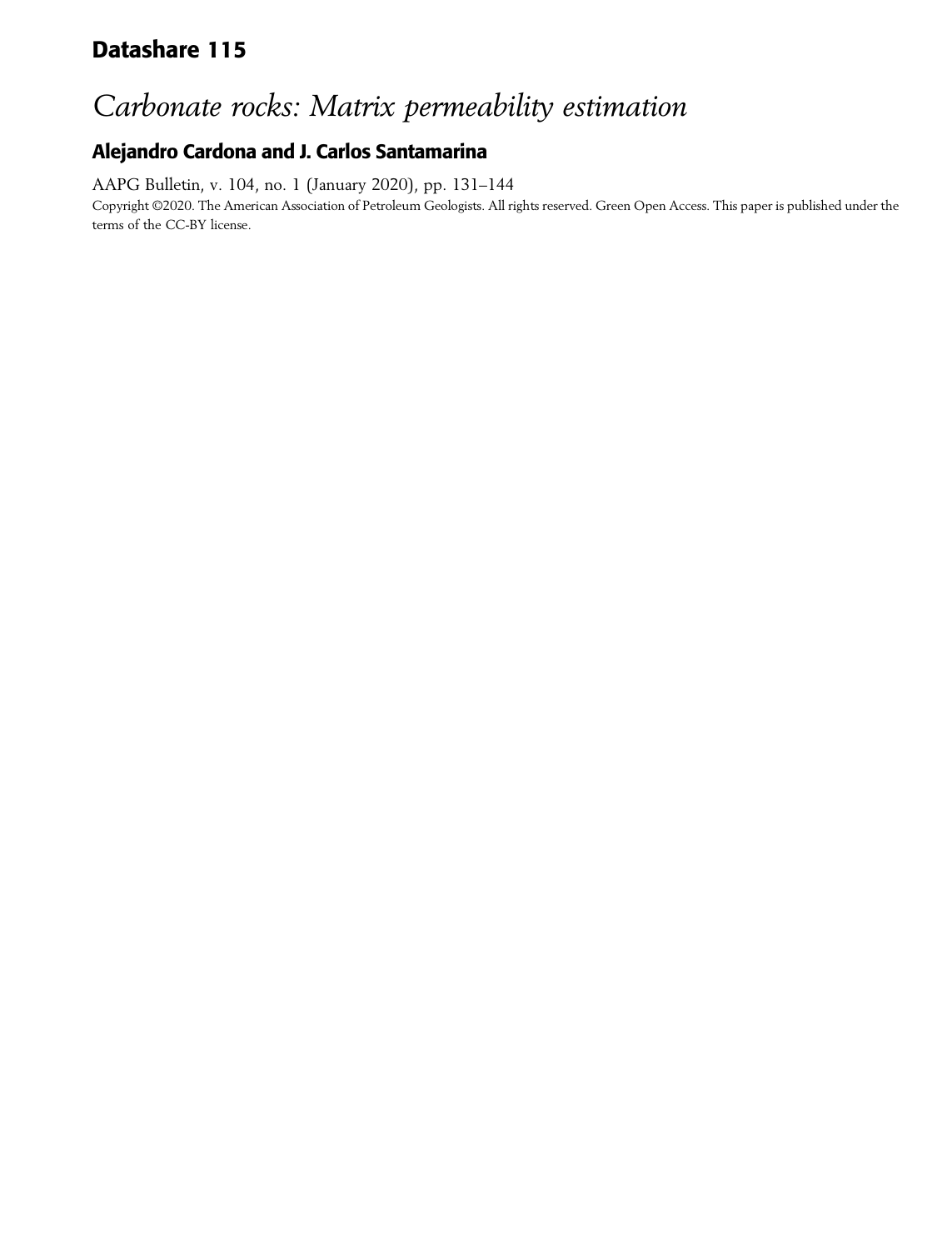Table S1. Database of Porosity, Specific Surface, and Permeability Values

|  |  | Table S1. Continued |  |
|--|--|---------------------|--|
|--|--|---------------------|--|

| ability Values |                           |                  | Porosity | Specific Surface, $m^2/g$ | Permeability, md |
|----------------|---------------------------|------------------|----------|---------------------------|------------------|
| Porosity       | Specific Surface, $m^2/g$ | Permeability, md | 0.23     | 0.35                      | 12               |
| 0.07           | 0.09                      | 3.6              | 0.24     | 0.26                      | 22               |
| 0.08           | 0.28                      | 0.4              | 0.24     | 0.11                      | 123              |
| 0.08           | 0.16                      | 1.6              | 0.24     | 0.04                      | 1207             |
| 0.10           | 0.08                      | 12               | 0.09     | 0.11                      | 5.5              |
| 0.12           | 0.08                      | 23               | 0.10     | 0.42                      | 0.52             |
| 0.12           | $0.05\,$                  | 76               | 0.11     | 0.24                      | 1.93             |
| 0.13           | 0.06                      | 58               | 0.12     | 0.10                      | 14               |
| 0.13           | 0.06                      | 63               | 0.12     | 0.30                      | 1.89             |
| 0.13           | 0.09                      | 28               | 0.13     | 0.40                      | 1.24             |
| 0.14           | 0.04                      | 138              | 0.13     | 0.09                      | 22               |
| 0.14           | 0.16                      | 9.5              | 0.13     | 0.24                      | 3.65             |
| 0.14           | 0.03                      | 294              | 0.13     | 0.03                      | 198              |
| 0.15           | 0.04                      | 208              | 0.14     | 0.12                      | 3.4              |
| 0.15           | 0.09                      | 36               | 0.14     | 0.05                      | 92               |
| 0.15           | 0.04                      | 167              | 0.15     | 0.10                      | 5.34             |
| 0.18           | 0.02                      | 1011             | 0.16     | 0.15                      | 16               |
| 0.20           | 0.02                      | 1910             | 0.17     | 0.10                      | 39               |
| 0.13           | 0.15                      | 9.6              | 0.17     | 0.03                      | 590              |
| 0.14           | 0.03                      | 302              | 0.18     | 0.06                      | 181              |
| 0.14           | 0.01                      | 2400             | 0.20     | 0.05                      | 258              |
| 0.15           | 0.10                      | 29               | 0.32     | 0.52                      | 175              |
| 0.15           | 0.08                      | 55               | 0.29     | 1.83                      | 600              |
| 0.16           | 0.15                      | 18               | 0.13     | 0.10                      | 3                |
| 0.16           | 0.05                      | 151              | 0.15     | 0.13                      | 300              |
| 0.17           | 0.62                      | 1.3              | 0.43     | 1.19                      | 2150             |
| 0.17           | 0.06                      | 129              | 0.24     | 0.73                      | 19               |
| 0.19           | 0.59                      | 2.1              | 0.26     | 0.69                      | $\boldsymbol{6}$ |
| 0.19           | 0.30                      | 7.4              | 0.17     | 1.05                      | 0.2              |
| 0.20           | 0.39                      | 5.6              | 0.17     | 0.34                      | $0.8\,$          |
| 0.22           | 0.30                      | 14               | 0.15     | 0.71                      | 0.7              |
| 0.22           | 0.17                      | 44               | 0.25     | 0.88                      | 1                |
| 0.22           | 0.09                      | 150              | 0.23     | 0.72                      | 0.45             |
| 0.23           | 0.04                      | 883              | 0.27     | 1.14                      | 0.75             |
| 0.10           | 0.32                      | $0.8\,$          | 0.01     | 0.38                      | 0.34             |
| 0.13           | 0.02                      | 577              | 0.01     | 0.13                      | 0.03             |
| 0.15           | 0.09                      | 39               | 0.08     | 0.26                      | 0.03             |
| 0.18           | 0.08                      | 74               | 0.12     | 0.09                      | 29               |
| 0.18           | 0.06                      | 151              | 0.05     | 0.16                      | $0.51\,$         |
| 0.18           | 0.24                      | $10\,$           | 0.05     | 0.11                      | 3.37             |
| 0.19           | 0.50                      | 3                | 0.04     | 0.12                      | 0.79             |
| 0.19           | 0.06                      | 209              | 0.06     | 0.14                      | 0.31             |
| 0.20           | 0.06                      | 239              | 0.03     | 0.16                      | 0.03             |
| 0.21           | 0.03                      | 860              | 0.04     | 0.21                      | 1.5              |
| 0.21           | 0.45                      | 5                | $0.04\,$ | 0.17                      | 0.04             |
| 0.21           | 0.02                      | 1671             | 0.01     | 0.07                      | 0.05             |
|                |                           | (continued)      |          |                           | (continued)      |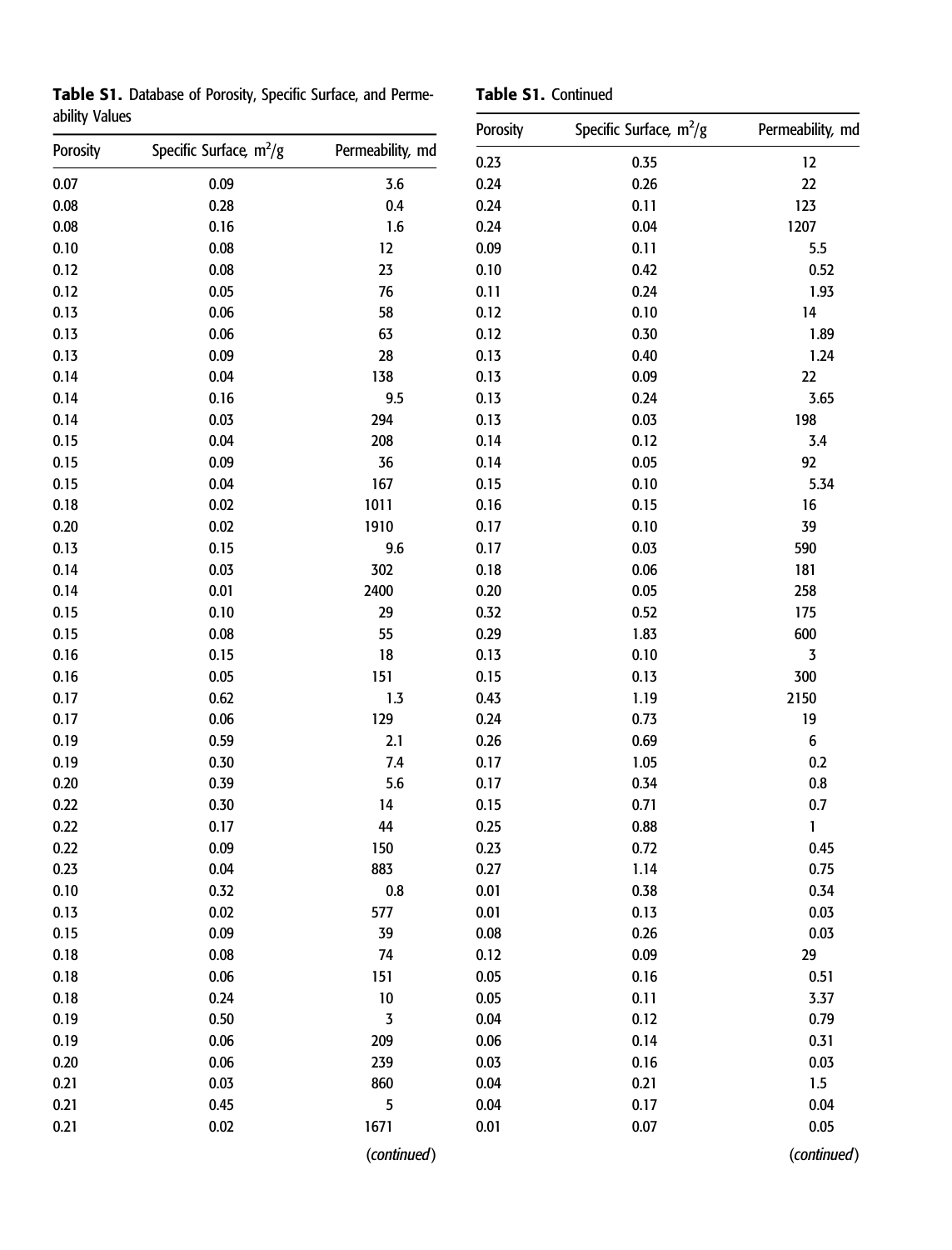Table S1. Continued

Table S1. Continued

| Porosity | Specific Surface, $m^2/g$ | Permeability, md | Porosity | Specific Surface, $m^2/g$ | Permeability, md |
|----------|---------------------------|------------------|----------|---------------------------|------------------|
| 0.02     | 0.36                      | 0.05             | 0.07     | 1.42                      | 0.005            |
| 0.01     | 0.17                      | 1.5              | 0.08     | 3.47                      | 0.001            |
| 0.01     | 0.23                      | 3.87             | 0.09     | 5.86                      | 0.001            |
| 0.01     | 0.06                      | $0.3\,$          | 0.10     | 3.17                      | 0.003            |
| 0.06     | 0.14                      | 2.1              | 0.11     | 3.96                      | 0.003            |
| 0.04     | 0.17                      | 0.04             | 0.14     | 2.05                      | 0.02             |
| 0.05     | 0.12                      | 0.1              | 0.14     | 0.52                      | $0.3\,$          |
| 0.02     | 0.18                      | $0.2\,$          | 0.14     | 0.62                      | $0.3\,$          |
| 0.06     | 0.35                      | 0.04             | 0.14     | 10.69                     | 0.001            |
| 0.06     | 0.29                      | $0.08\,$         | 0.15     | 4.11                      | 0.007            |
| 0.09     | 0.10                      | $\mathbf{2}$     | 0.15     | 2.68                      | 0.02             |
| 0.09     | 0.16                      | $0.9\,$          | 0.16     | 1.75                      | 0.05             |
| 0.10     | 0.16                      | 1.1              | 0.17     | 3.07                      | 0.02             |
| 0.10     | 0.77                      | $0.06\,$         | 0.19     | 2.47                      | $0.05\,$         |
| 0.10     | 0.02                      | 52               | 0.19     | 1.13                      | 0.2              |
| 0.11     | 0.03                      | 124              | 0.19     | 1.39                      | 0.2              |
| 0.11     | 0.39                      | 0.2              | 0.20     | 1.24                      | 0.2              |
| 0.11     | 0.02                      | 111              | 0.20     | 1.85                      | 0.1              |
| 0.12     | 0.03                      | 60               | 0.21     | 1.64                      | 0.1              |
| 0.13     | 0.33                      | 0.7              | 0.21     | 1.27                      | $0.2\,$          |
| 0.15     | 0.11                      | 11               | 0.22     | 4.13                      | 0.03             |
| 0.16     | 0.01                      | 767              | 0.22     | 1.68                      | $0.2\,$          |
| 0.17     | 0.01                      | 1315             | 0.23     | 1.18                      | 0.4              |
| 0.19     | 0.02                      | 1212             | 0.24     | 2.73                      | 0.1              |
| 0.19     | 0.02                      | 1114             | 0.25     | 3.19                      | 0.03             |
| 0.20     | 0.33                      | 3                | 0.25     | 5.48                      | 0.07             |
| 0.20     | 0.05                      | 119              | 0.25     | 1.35                      | 0.4              |
| 0.21     | 0.03                      | 550              | 0.25     | 1.21                      | $0.5\,$          |
| 0.21     | 0.02                      | 1443             | 0.26     | 3.93                      | 0.06             |
| 0.22     | 0.54                      | 1.527            | 0.27     | 5.77                      | 0.03             |
| 0.23     | 0.01                      | 6303             | 0.27     | 3.86                      | 0.08             |
| 0.23     | 0.02                      | 1447             | 0.27     | 1.75                      | $0.4\,$          |
| 0.25     | 0.03                      | 1033             | 0.28     | 1.66                      | 0.5              |
| 0.28     | 0.03                      | 1340             | 0.28     | 2.92                      | $0.6\,$          |
| 0.30     | 0.01                      | 26,275           | 0.28     | 1.60                      | 0.2              |
| 0.31     | 0.02                      | 4952             | 0.29     | 1.86                      | 0.4              |
| 0.32     | 0.04                      | 1741             | 0.30     | 2.11                      | 0.4              |
| 0.33     | 0.01                      | 13,781           | 0.30     | 1.70                      | 0.6              |
| 0.34     | 0.07                      | 547              | 0.31     | 2.56                      | $0.8\,$          |
| 0.35     | 0.03                      | 3654             | 0.31     | 1.48                      | 0.3              |
| 0.37     | 0.03                      | 6102             | 0.32     | 1.66                      | 0.8              |
| 0.38     | 0.02                      | 18,955           | 0.35     | 2.57                      | 0.4              |
| 0.38     | 0.02                      | 8586             | 0.35     | 3.26                      | 0.3              |
| 0.04     | 0.90                      | 0.002            | 0.36     | 1.66                      | 1                |
| $0.06\,$ | 3.44                      | 0.001            | 0.38     | 1.57                      | $\mathbf 2$      |
| 0.07     | 0.89                      | 0.01             | 0.38     | 1.42                      | $\overline{2}$   |
|          |                           | (continued)      |          |                           | (continued)      |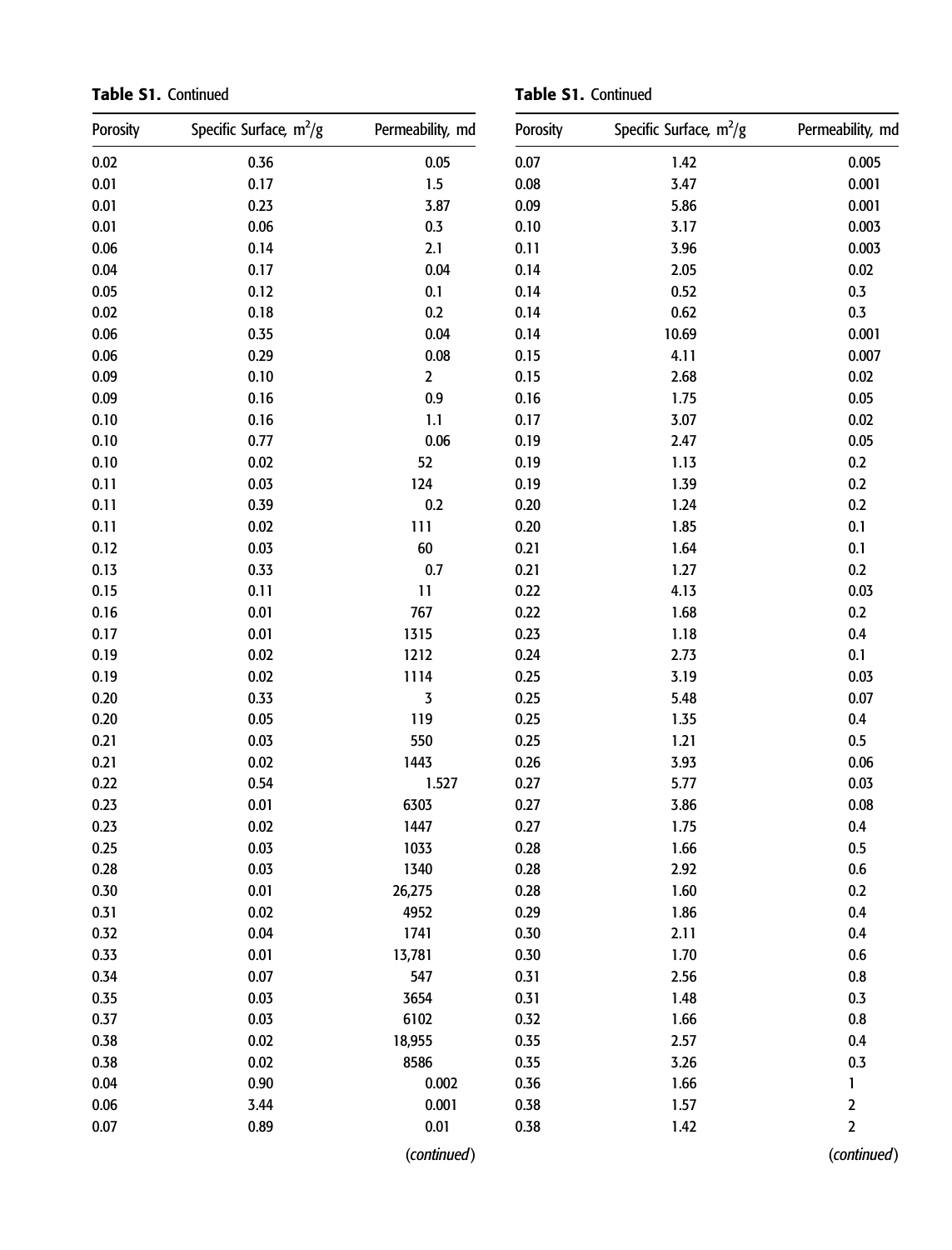Table S1. Continued

Table S1. Continued

| Porosity | Specific Surface, $m^2/g$ | Permeability, md | Porosity | Specific Surface, m <sup>2</sup> /g | Permeability, md        |
|----------|---------------------------|------------------|----------|-------------------------------------|-------------------------|
| 0.39     | 2.69                      | 0.7              | 0.41     | 1.37                                | $\overline{\mathbf{4}}$ |
| 0.40     | $1.65$                    | $\mathbf{2}$     | 0.32     | 3.90                                | 0.5                     |
| 0.40     | 2.67                      | $0.8\,$          | 0.32     | 3.90                                | 0.5                     |
| 0.40     | 1.93                      | 1.5              | 0.30     | 3.60                                | 0.5                     |
| 0.41     | 1.95                      | $1.7\,$          | 0.31     | 3.60                                | 0.5                     |
| 0.41     | 1.78                      | $\mathbf 2$      | 0.30     | 3.60                                | 0.5                     |
| 0.42     | 2.58                      | $\mathbf{1}$     | 0.31     | 3.70                                | 0.5                     |
| 0.43     | 1.71                      | $2.2$            | 0.33     | 3.80                                | 1.1                     |
| 0.43     | 1.89                      | $2.8$            | 0.32     | 3.50                                | 0.6                     |
| 0.43     | 1.67                      | 3                | 0.36     | 3.60                                | 0.9                     |
| 0.44     | 1.42                      | 4                | 0.31     | 2.90                                | $0.5\,$                 |
| 0.44     | 2.16                      | 1.9              | 0.30     | 2.90                                | 0.5                     |
| 0.45     | 1.40                      | 5.6              | 0.29     | 2.90                                | $0.8\,$                 |
| 0.10     | 1.83                      | 0.01             | 0.28     | 3.20                                | 0.4                     |
| 0.26     | 0.57                      | 3                | 0.29     | 3.20                                | 0.6                     |
| 0.28     | 3.65                      | 0.1              | 0.18     | 3.60                                | 0.1                     |
| 0.31     | 0.25                      | 34               | 0.18     | 3.60                                | 0.1                     |
| 0.33     | 1.10                      | $\mathbf 2$      | 0.39     | 2.10                                | 4.4                     |
| 0.39     | 0.20                      | 138              | 0.35     | 2.10                                | 2.3                     |
| 0.43     | 27.46                     | 0.01             | 0.42     | 1.90                                | $4.8\,$                 |
| 0.45     | 0.38                      | 71               | 0.43     | 2.00                                | 5.6                     |
| 0.47     | 0.35                      | 111              | 0.16     | 6.40                                | 0.02                    |
| $0.50\,$ | 0.25                      | 277              | 0.18     | 6.40                                | 0.04                    |
| 0.20     | 0.77                      | 0.4              | 0.26     | 5.20                                | 0.1                     |
| 0.21     | 0.97                      | 0.5              | 0.26     | 5.20                                | $0.1\,$                 |
| 0.23     | 0.85                      | $0.7\,$          | 0.29     | 1.70                                | $1.7$                   |
| 0.23     | 1.87                      | $0.3\,$          | 0.28     | 1.60                                | 1.3                     |
| 0.24     | 3.24                      | 0.1              | 0.31     | 1.60                                | 2.7                     |
| 0.25     | 1.01                      | 1                | 0.32     | 1.70                                | 3.2                     |
| 0.26     | 2.93                      | 0.1              | 0.31     | 1.60                                | 2.6                     |
| 0.26     | 2.98                      | $0.2\,$          | 0.31     | 1.90                                | 2.2                     |
| 0.28     | 1.04                      | 1.3              | 0.29     | 1.80                                | $1.2$                   |
| 0.28     | 2.02                      | 0.6              | 0.26     | 1.70                                | 0.8                     |
| 0.28     | 0.92                      | 1.6              | 0.26     | 1.70                                | $0.8\,$                 |
| 0.29     | 3.19                      | $0.3\,$          | 0.25     | 1.70                                | $0.8\,$                 |
| 0.29     | 0.93                      | 1.8              | 0.28     | 1.60                                | 1.1                     |
| 0.30     | 0.95                      | 1.6              | 0.28     | 2.10                                | 0.6                     |
| 0.30     | 1.53                      | 1                | 0.28     | 1.80                                | 1.1                     |
| 0.31     | 2.45                      | 0.5              | 0.29     | 2.30                                | $0.8\,$                 |
| 0.32     | 2.42                      | 0.6              | 0.31     | 1.70                                | $\mathbf{2}$            |
| 0.34     | 2.69                      | 0.8              | 0.30     | 1.80                                | 1.6                     |
| 0.36     | 0.97                      | 4                | 0.30     | 1.60                                | 1.9                     |
| 0.36     | 2.44                      | 1                | 0.26     | 1.40                                | 3.7                     |
| 0.36     | 1.20                      | 3.3              | 0.33     | 1.40                                | 3.6                     |
| 0.39     | 1.10                      | 4.6              | 0.19     | 4.03                                | 0.5                     |
| 0.39     | 1.41                      | 3.5              | 0.17     | 3.54                                | 0.3                     |
|          |                           | (continued)      |          |                                     | (continued)             |